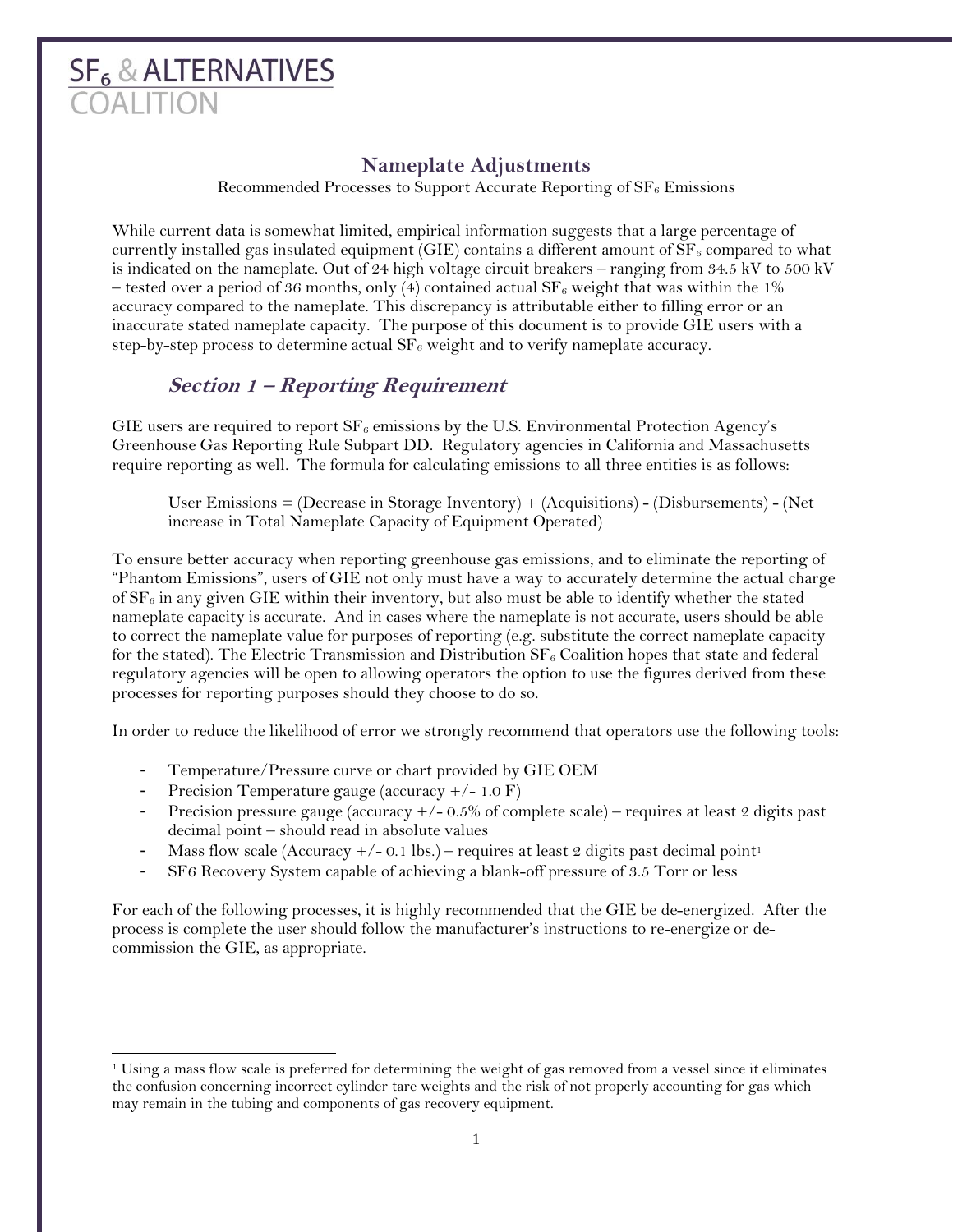## **Section 2 – How to Identify Exact Weight of SF6 in GIE**

There are two (2) possible processes to determine the exact amount of  $SF_6$  in any vessel:

#### *1. Pressure/Mass Calculation*

This process entails removing a small amount of  $SF_6$  that is then weighed, while monitoring the initial and final pressure.

Procedure:

- 1. Record the initial system pressure (a) using a precision pressure gauge
- 2. Connect evacuated hose (no longer than 3' with  $\frac{1}{4}$ " diameter) to primary side of mass flow scale / use inline T-piece with precision gauge
- 3. Connect secondary side to evacuated cylinder
- 4. Open GIE valve (or connect to GIE quick connect) and remove a minimum of 2 lbs. as well as a minimum of 2 PSIG (c) (Note: Record all readings with a minimum of two  $(2)$  digits past decimal point).
- 5. Record final system pressure (b) using precision pressure gauge
- 6. Calculate total mass of  $SF_6$  in the vessel per the following formula:

Total mass of  $SF_6$  in vessel = c x a/ (a-b)

Where:

- a = Initial system pressure (psi absolute)
- b = Final system pressure (psi absolute)
- $c =$  Amount of  $SF<sub>6</sub>$  removed
- *2. Complete SF<sup>6</sup> Recovery*

This process entails removal of all the  $SF<sub>6</sub>$  either during GIE maintenance or decommissioning and then precise weighing of the gas during the process. Based on feedback from some members of the utilities industry, this option seems to be preferred.

#### Procedure:

- 1. Record the initial system pressure using precision pressure gauge
- 2. Connect evacuated hose to primary side of mass flow scale, and another hose from the secondary to the inlet of the  $SF_6$  Recovery System
- 3. Recover the  $SF_6$  to a blank-off pressure of  $\lt 3.5$  Torr
- 4. Verify that GIE pressure is < 3.5 Torr after a 5 minute hold
- 5. Record the final system pressure using precision pressure gauge
- 6. Mass shown on mass flow scale is the total amount of  $SF_6$  in the vessel

Note: Amount of  $SF_6$  (mass) weight is to be measured at the GIE's fill valve and on the primary side of any recovery system. As cylinder tare weights are known to be inaccurate, using conventional gas/cylinder weighing scales is not recommended.